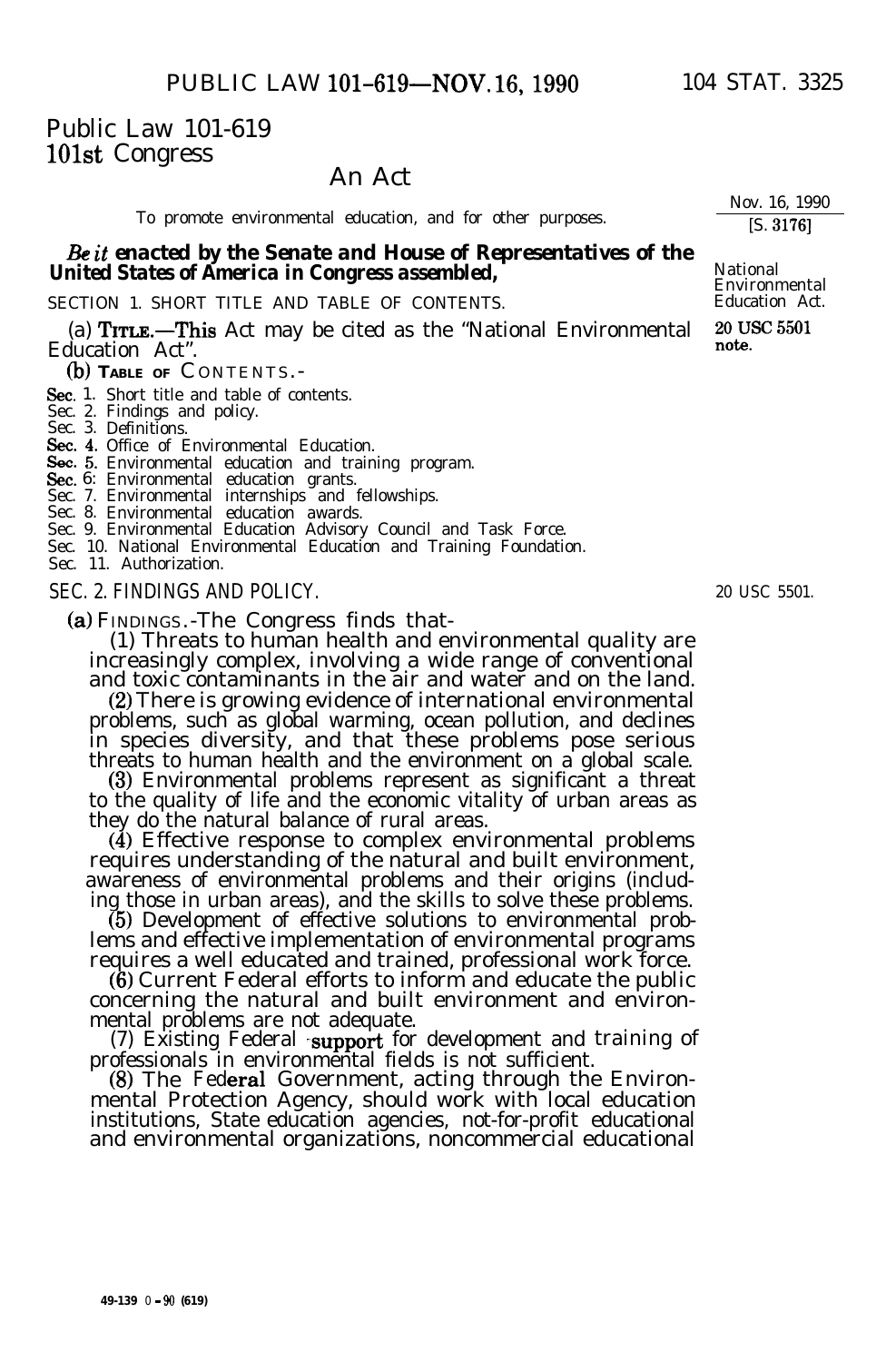broadcasting entities, and private sector interests to support development of curricula, special projects, and other activities, to increase understanding of the natural and built environment and to improve awareness of environmental problems.

(9) The Federal Government, acting through the coordinated efforts of its agencies and with the leadership of the Environmental Protection Agency, should work with local education institutions, State education agencies, not-for-profit educational and environmental organizations, noncommercial educational broadcasting entities, and private sector interests to develop programs to provide increased emphasis and financial resources for the purpose of attracting students into environmental engineering and assisting them in pursuing the programs to complete the advanced technical education required to provide effective problem solving capabilities for complex environmental issues.

(10) Federal natural resource agencies such as the United States Forest Service have a wide range of environmental expertise and a long history of cooperation with educational institutions and technology transfer that can assist in furthering the purposes of the Act.

(b) POLICY.—It is the policy of the United States to establish and support a program of education on the environment! for students and personnel working with students, through activities in schools, institutions of higher education, and related educational activities, and to encourage postsecondary students to pursue careers related to the environment.

20 USC **5502. SEC. 3. DEFINITIONS.**

For the purposes of this Act, the term-

(1) "Administrator" means the Administrator of the Environmental Protection Agency;

(2) "Agency" means the United States Environmental Protection Agency;

(3) "Federal agency" or "agency of the United States" means any department, agency or other instrumentality of the Federal Government, any independent agency or establishment of the Federal Government including any Government corporation;

(4) "Secretary" means the Secretary of the Department of Education;

 $(5)$  "local education agency" means any education agency as defined in section 198 of the Elementary and Secondary Education Act of 1965 (20 U.S.C. 3381) and shall include any tribal education agency;

(6) "not-for-profit" organization means an organization, association, or institution described in section  $501(c)(3)$  of the Internal Revenue Code of 1986, which is exempt from taxation pursuant to the provisions of section 501(a) of such Code;

(7) "noncommercial education broadcasting entities" means any noncommercial educational broadcasting station (and/or its legal nonprofit affiliates) as defined and licensed by the Federal Communications Commission;

(8) "tribal education agency" means a school or community college which is controlled by an Indian tribe, band, or nation, including any Alaska Native village, which is recognized as eligible for special programs and services provided by the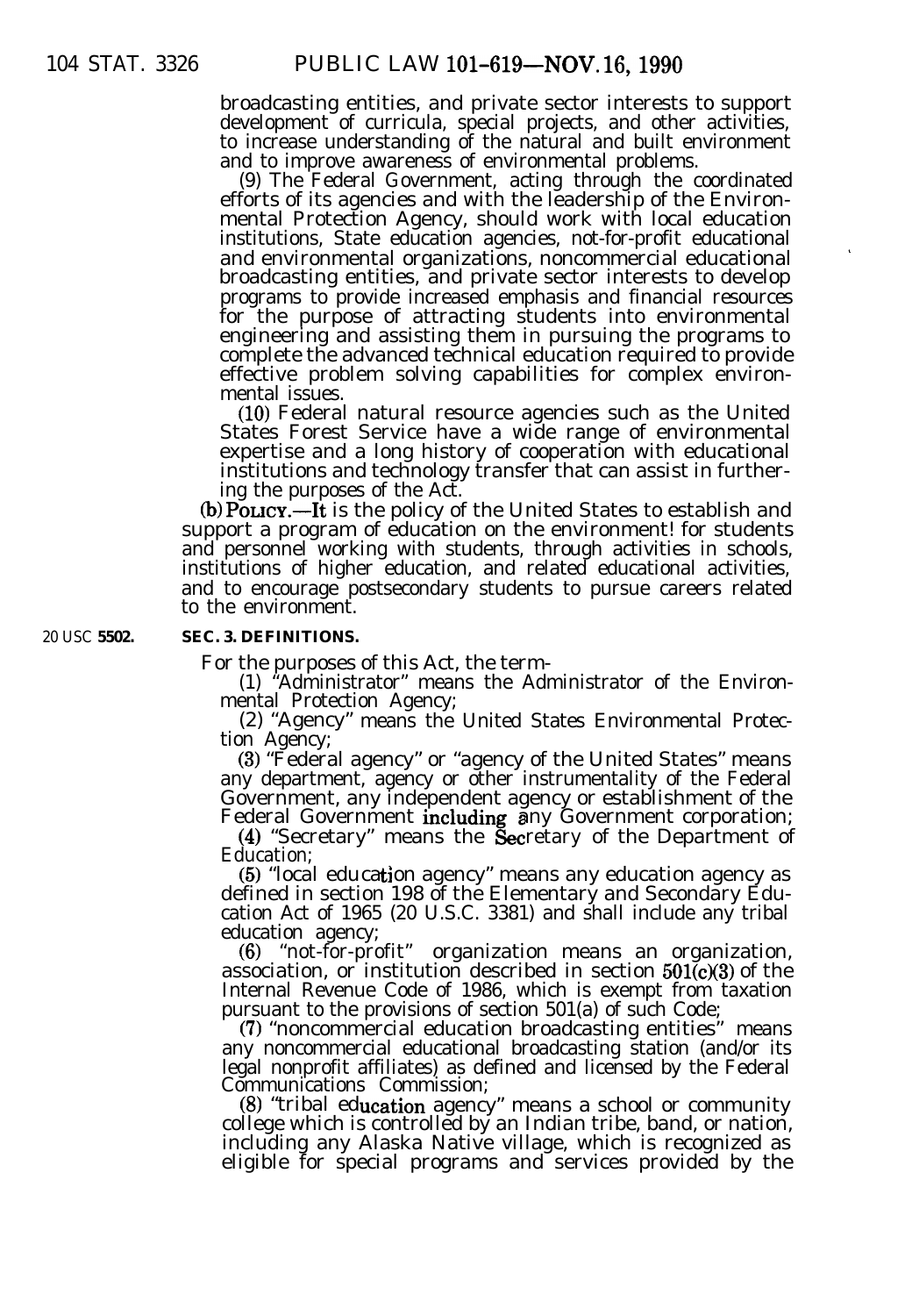United States to Indians because of their status as Indians and which is not administered by the Bureau of Indian Affairs;

(9) "Federal natural resource management agencies" means the United States Forest Service, the Bureau of Land Management, the National Park Service, and the Fish and Wildlife Service;

(10) "environmental engineering" means the discipline within engineering and science concerned with the development and application of scientific and technical solutions to protecting the aquatic and atmospheric environment, including, but not limited to, all phases of water resources planning, water supply, water treatment, air pollution characterization and control, remediation of hazardous substances, environmental transport of contaminants in surface and ground water and atmosphere, and methods for assessment and control of pollution;

(11) "environmental education" and "environmental education and training" mean educational activities and training activities involving elementary, secondary, and postsecondary students, as such terms are defined in the State in which they reside, and environmental education personnel, but does not include technical training activities directed toward environmental management professionals or activities primarily directed toward the support of noneducational research and development;

(12) "Foundation" means the National Environmental Education and Training Foundation established pursuant to section 10 of this Act; and

(13) "Board of Directors" means the Board of Directors of the National Environmental Education and Training Foundation.

# **SEC. 4. OFFICE OF ENVIRONMENTAL EDUCATION. Establishment.**<br>  $\begin{array}{ccc}\n\bullet & \bullet & \bullet & \bullet \\
\bullet & \bullet & \bullet & \bullet & \bullet\n\end{array}$

(a) The Administrator shall establish an Office of Environmental Education within the Environmental Protection Agency.

(b) The Office of Environmental Education shall-

(1) develop and support programs and related efforts, in consultation and coordination with other Federal agencies, to improve understanding of the naturakand built environment, and the relationships between humans and their environment, including the global aspects of environmental problems;

(2) support development and the widest possible dissemination of model curricula, educational materials, and training programs for elementary and secondary students and other interested groups, including senior Americans;

(3) develop and disseminate, in cooperation with other Federal agencies, not-for-profit educational and environmental organizations, State agencies, and noncommercial educational broadcasting entities, environmental education publications and audio/ visual and other media materials;

(4) develop and support environmental education seminars, training programs, teleconferences, and workshops for environmental education professionals, as provided for in section 5 of this Act;

(5) manage Federal grant assistance provided to local education agencies, institutions of higher education, other not-forprofit organizations, and noncommercial education broadcasting entities, under section 6 of this Act;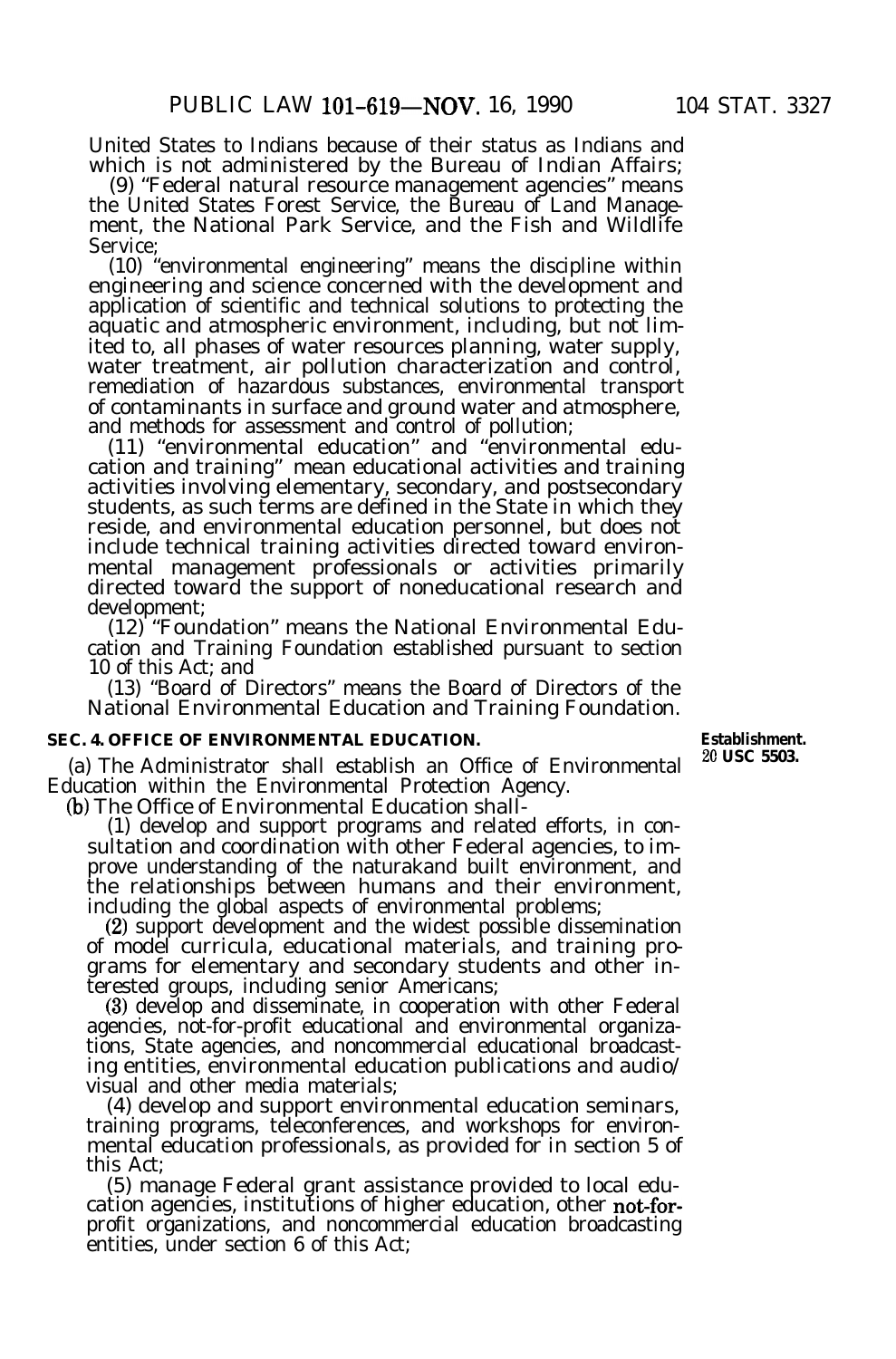(6) administer the environmental internship and fellowship programs provided for in section '7 of this Act;

('7) administer the environmental awards program provided for in section 8 of this Act;

(8) provide staff support to the Advisory Council and Task Force provided for in section 9 of this Act:

(9) assess, in coordination with other Federal agencies, the demand for professional skills and training needed to respond to current and anticipated environmental problems and cooperate with appropriate institutions, organizations, and agencies to develop training programs, curricula, and continuing education programs for teachers, school administrators, and related professionals;

(10) assure the coordination of Federal statutes and programs administered by the Agency relating to environmental education, consistent with the provisions and purposes of those programs, and work to reduce duplication or inconsistencies within these programs;

(11) work with the Department of Education, the Federal Interagency Committee on Education, and with other Federal agencies, including Federal natural resource management agencies, to assure the effective coordination of programs related to environmental education, including environmental education programs relating to national parks, national forests, and wildlife refuges;

(1.2) provide information on environmental education and training programs to local education agencies, State education and natural resource agencies, and others; and

(13) otherwise provide for the implementation of this Act. (c) The Office of Environmental Education shall-

(1) be directed by a Director who shall be a member of the Senior Executive Service;

(2) include a headquarters staff of not less than six and not more than ten full-time equivalent employees; and

(3) be supported by one full-time equivalent employee in each Agency regional office.

## **20 USC 5504. SEC. 5. ENVIRONMENTAL EDUCATION AND TRAINING PROGRAM.**

(a) There is hereby established an Environmental Education and Training Program. The purpose of the program shall be to train educational professionals in the development and delivery of environmental education and training programs and studies.

(b) The functions and activities of the program shall include, at a minimum-

(1) classroom training in environmental education and studies including environmental sciences and theory, educational methods and practices, environmental career or occupational education, and topical environmental issues and problems;

(2) demonstration of the design and conduct of environmental field studies and assessments;

(3) development of environmental education programs and curriculum, including programs and curriculum to meet the needs of diverse ethnic and cultural groups;

(4) sponsorship and management of international exchanges of teachers and other educational professionals between the United States, Canada, and Mexico involved in environmental programs and issues;

Canada. Mexico.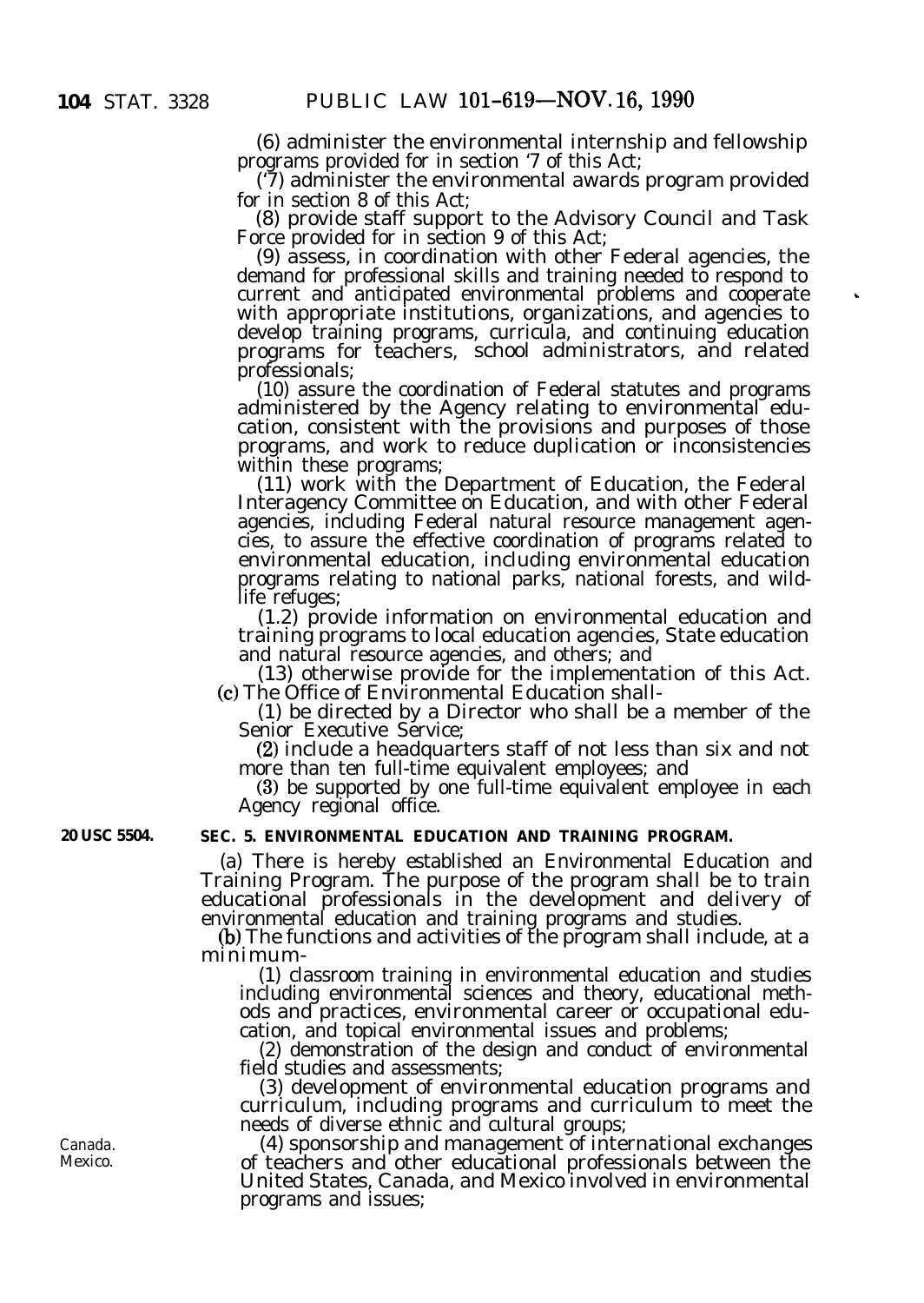(5) maintenance or support of a library of environmental education materials, information, literature, and technologies, with electronic as well as hard copy accessibility;

(6) evaluation and dissemination of environmental education materials, training methods, and related programs;

(7) sponsorship of conferences, seminars, and related forums for the advancement and development of environmental education and training curricula and materials, including interth national conferences, seminars, and forums;

(8) supporting effective partnerships and networks and the use of distant learning technologies; and

(9) such other activities as the Administrator determines to be consistent with the policies of this Act.

Special emphasis should be placed on developing environmental education programs, workshops, and training tools that are portable and can be broadly disseminated.

(c)(l) The Administrator shall make a grant on an annual basis to Grant programs. an institution of higher education or other institution which is a notfor-profit institution (or consortia of such institutions) to operate the environmental education and training program required by this section.

(2) Any institution of higher education or other institution (or consortia of such institutions) which is a not-for-profit organization and is interested in receiving a grant under this section may submit to the Administrator an application in such form and containing such information as the Administrator may require.

(3) The Administrator shall award grants under this section on the basis of-

(A) the capability to develop environmental education and training programs;

(B) the capability to deliver training to a range of participants and in a range of settings;

(C) the expertise of the staff in a range of appropriate disciplines;

(D) the relative economic effectiveness of the program in terms of the ratio of overhead costs to direct services;

(E) the capability to make effective use of existing national environmental education resources and programs;

(F) the results of any evaluation under paragraph (5) of this subsection; and

(C) such other factors as the Administrator deems \* appropriate.

(4) No funds made available to carry out this section shall be used for the acquisition of real property (including buildings) or the . construction or substantial modification of any building.

(5) The Administrator shall establish procedures for a careful and detailed review and evaluation of the environmental education and training program to determine whether the quality of the program being operated by the grantee warrants continued support under this section.

(d)(l) Individuals eligible for participation in the program are teachers, faculty, administrators and related support staff associated with local education agencies, colleges, and universities, employees of State education, environmental protection, and natural resource departments, and employees of not-for-profit organizations involved in environmental education activities and issues.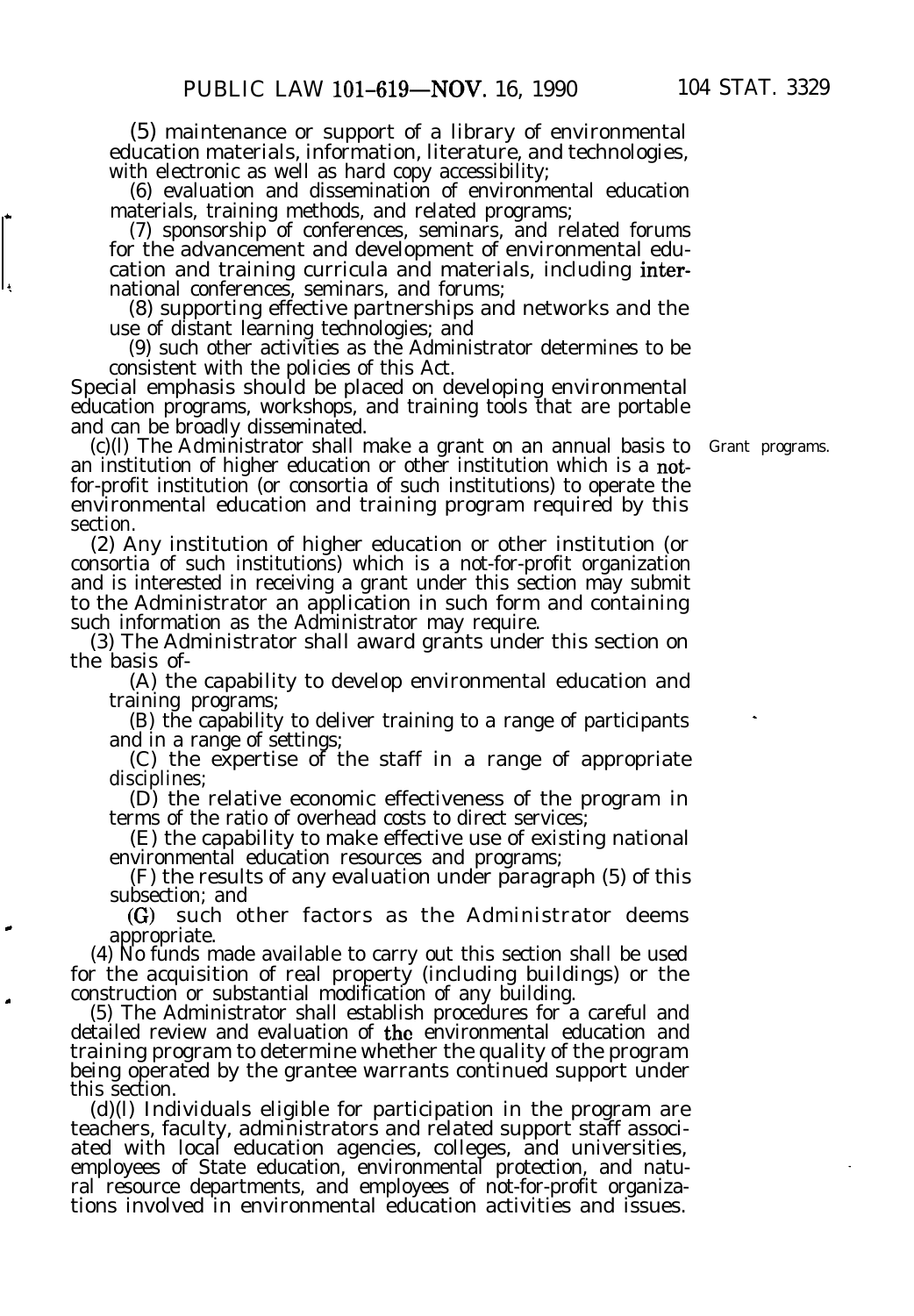(2) Individuals shall be selected for participation in the program based on applications which shall be in such form as the Administrator determines to be appropriate.

(3) In selecting individuals to participate in the program, the Administrator shall provide for a wide geographic representation and a mix of individuals, including minorities, working at primary, secondary, postsecondary levels, and with appropriate other agencies and departments.

(4) Individuals selected for participation in the program may be provided with a stipend to cover travel and accommodations from grant funds awarded pursuant to this section in such amounts as the Administrator determines to be appropriate.

 $\ddot{\phantom{0}}$ 

### **20 USC 5505. SEC. 6. ENVIRONMENTAL EDUCATION GRANTS.**

(a) The Administrator may enter into a cooperative agreement or contract, or provide financial assistance in the form of a grant, to support projects to design, demonstrate, or disseminate practices, methods, or techniques related to environmental education and training.

(b) Activities eligible for grant support pursuant to this section shall include, but not be limited to, environmental education and training programs for-

(1) design, demonstration, or dissemination of environmental curricula, including development of educational tools and materials;

(2) design and demonstration of field methods, practices, and techniques, including assessment of environmental and ecological conditions and analysis of environmental pollution problems;

(3) projects to understand and assess a specific environmental issue or a specific environmental problem;

(4) provision of training or related education for teachers, faculty, or related personnel in a specific geographic area or region; and

(5) design and demonstration of projects to foster international cooperation in addressing environmental issues and problems involving the United States and Canada or Mexico.

(c) In making grants pursuant to this section, the Administrator shall give priority to those proposed projects which will develop-

(1) a new or significantly improved environmental education practice, method, or technique;

(2) an environmental education practice, method, or technique which may have wide application;

(3) an environmental education practice, method, or technique which addresses a skill or scientific field identified as a priority in the report developed pursuant to section 9(d) of this Act; and

(4) an environmental education practice, method, or technique which addresses an environmental issue which, in the judgment of the Administrator, is of a high priority.

(d) The program established by this section shall include solicitations for projects, selection of suitable projects from among those proposed, supervision of such projects, evaluation of the results of projects, and dissemination of information on the effectiveness and feasibility of the practices, methods, techniques and processes. Within one year of the date of enactment of this Act, the **Adminis-**

**Regulations.**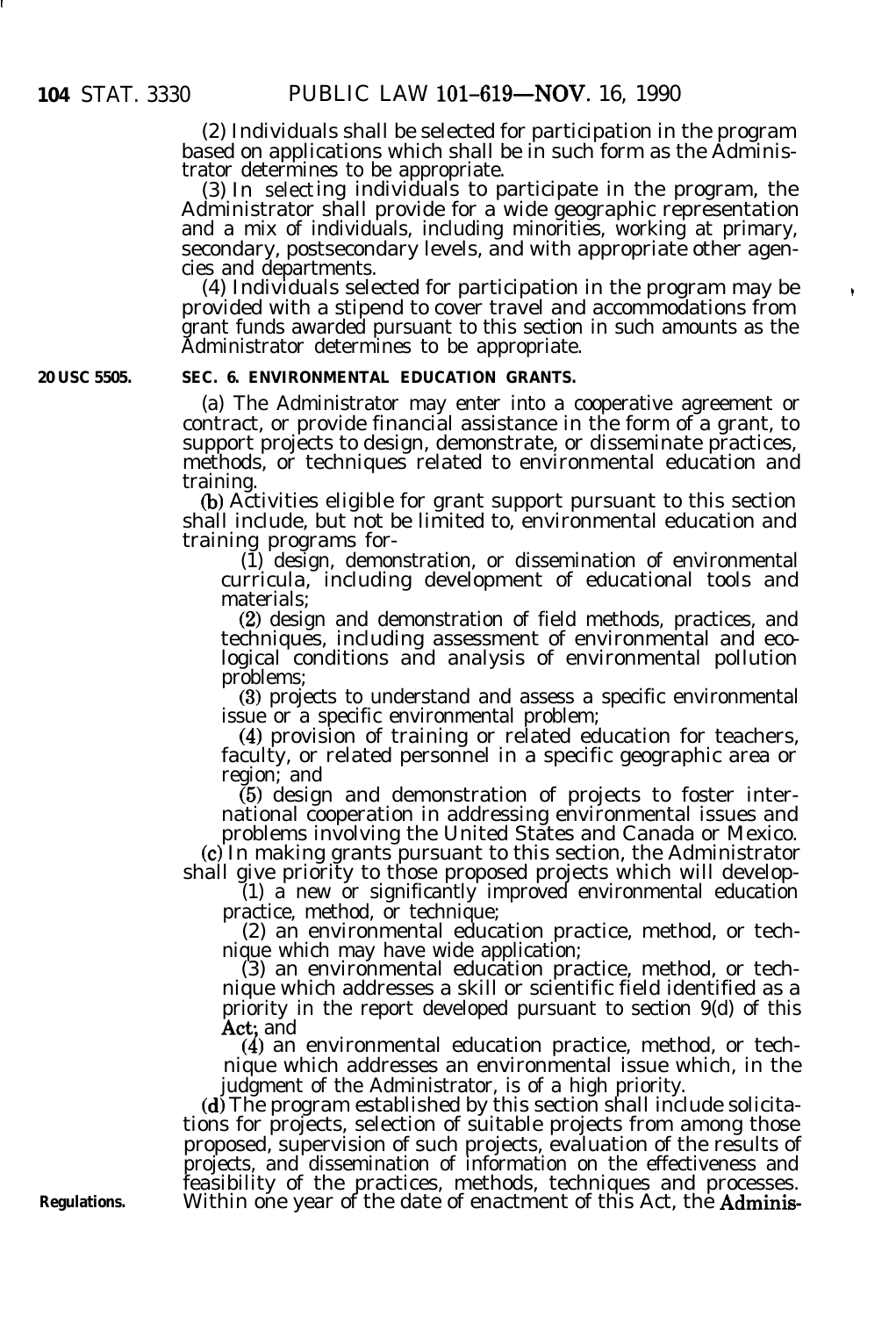trator shall publish regulations to assure satisfactory implementation of each element of the program authorized by this section.

(e) Within 90 days after the date on which amounts are first appropriated for carrying out this Act, and each year thereafter, the Administrator shall publish a solicitation for environmental education grants. The solicitation notice shall prescribe the information to be included in the proposal and other information sufficient to permit the Administrator to assess the project.

(f) Any local education agency, college or university, State education agency or environmental agency, not-for-profit organization, or noncommercial educational broadcasting entity may submit an application to the Administrator in response to the solicitations required by subsection (e) of this section.

(g) Each project under this section shall be performed by the applicant, or by a person satisfactory to the applicant and the Administrator.

(h) Federal funds for any demonstration project under this section shall not exceed '75 percent of the total cost of such project. For the purposes of this section, the non-Federal share of project costs may be provided by inkind contributions and other noncash support. In cases where the Administrator determines that a proposed project merits support and cannot be undertaken without a higher rate of Federal support, the Administrator may approve grants under this section with a matching requirement other than that specified in this subsection, including full Federal funding.

(i) Grants under this section shall not exceed \$250,000. In addition, 25 percent of all funds obligated under this section in a fiscal year shall be for grants of not more than \$5,000.

#### **SEC. 7. ENVIRONMENTAL INTERNSHIPS AND FELLOWSHIPS. 20 USC 5506.**

(a) The Administrator shall, in consultation with the Office of Personnel Management and other appropriate Federal agencies, provide for internships by postsecondary level students and fellowships for in-service teachers with agencies of the Federal Government.

(b) The purpose of internships and fellowships pursuant to this section shall be to provide college level students and in-service teachers with an opportunity to work with professional staff of Federal agencies involved in environmental issues and thereby gain an understanding and appreciation of such issues and the skills and abilities appropriate to such professions.

(4 The Administrator shall, to the extent practicable, support not less than 250 internships each year and not less than 50 fellowships each year.

(d) The internship and fellowship programs shall be managed by the Office of Environmental Education. Interns and fellows may serve in appropriate agencies of the Federal Government including, but not limited to, the Environmental Protection Agency, the Fish and Wildlife Service, the National Oceanic and Atmospheric Administration, the Council on Environmental Quality, Federal natural resource management agencies, the Department of Agriculture, and the National Science Foundation.

(e) Interns shall be hired on a temporary, full-time basis for not to exceed 6 months and shall be compensated appropriately. Fellows shall be hired on a temporary full-time basis for not to exceed 12 months and shall be compensated appropriately. Federal agencies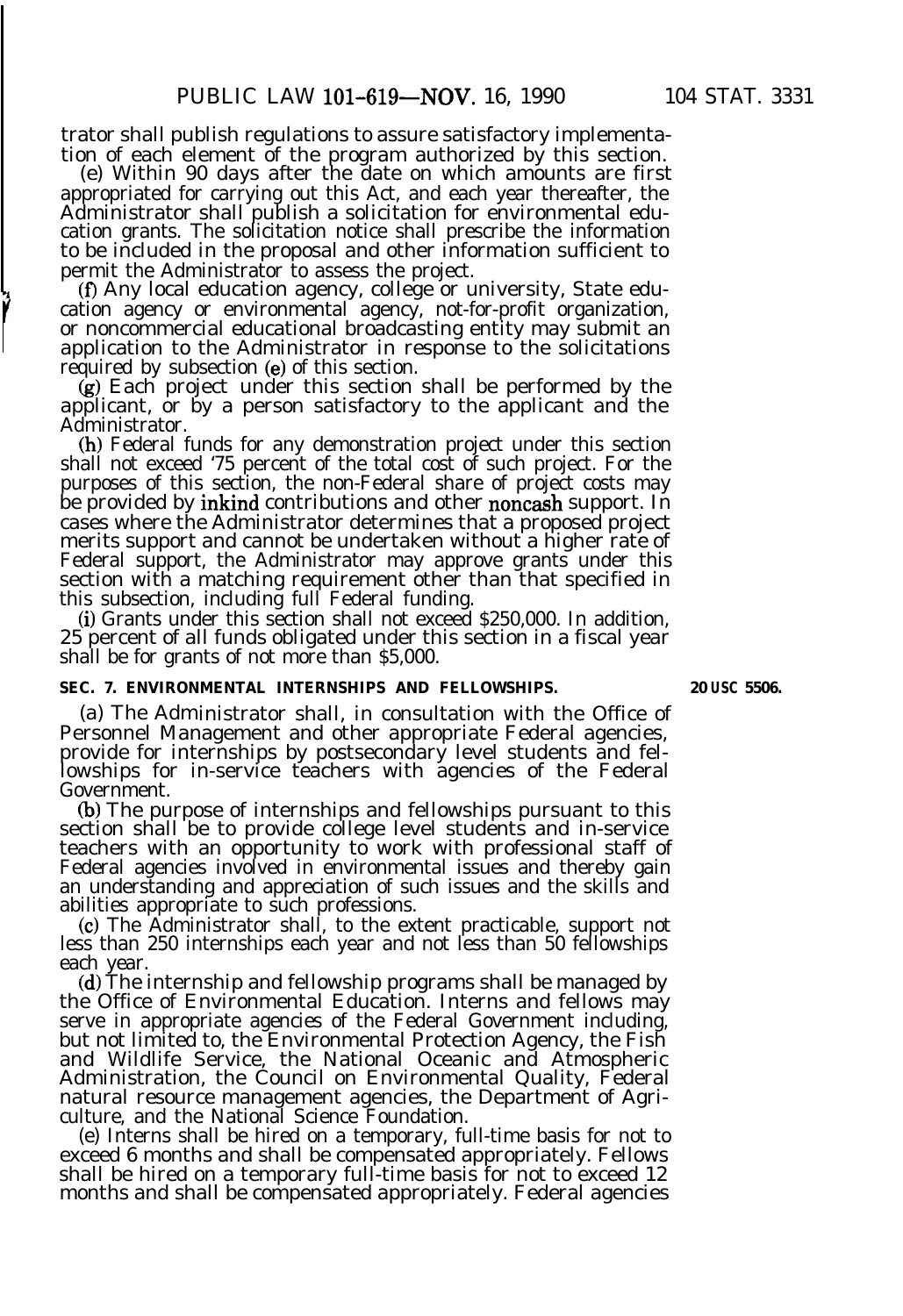hiring interns shall provide the funds necessary to support salaries and related costs.

(f)(l) Individuals eligible for participation in the internship program are students enrolled at accredited colleges or universities who have successfully completed not less than four courses or the equivalent in environmental sciences or studies, as determined by the Administrator.

(2) Individuals eligible for participation in the fellowship program are in-service teachers who are currently employed by a local education agency and have not less than 2 years experience in teaching environmental education, environmental sciences, or related courses.

(g) Individuals shall be selected for internships and fellowships based on applications which shall be in such form as the Administrator considers appropriate.

(h) In selecting individuals for internships and fellowships, the Administrator shall provide for wide geographic, cultural, and minority representation.

**20 USC 5507.**

#### **SEC. 8. ENVIRONMENTAL EDUCATION AWARDS.**

(a) The Administrator shall provide for a series of national awards recognizing outstanding contributions to environmental education.

(b) In addition to such other awards as the Administrator may provide for, national environmental awards shall include-

(1) The "Theodore Roosevelt Award" to be given in recognition of an outstanding career in environmental education, teaching, or administration;

(2) The "Henry David Thoreau Award" to be given in recognition of an outstanding contribution to literature on the natural environment and environmental pollution problems;

(3) The "Rachael Carson Award" to be given in recognition of an outstanding contribution in print, film, or broadcast media to public education and information on environmental issues or problems; and

(4) The "Gifford Pinchot Award" to be given in recognition of an outstanding contribution to education and training concerning forestry and natural resource management, including multiple use and sustained yield land management.

(c) Recipients of education awards provided for in subsection (b) shall be nominated by the Environmental Education Advisory Council provided for in section 9 of this Act.

(d) The Administrator may provide for the "President's Environmental Youth Awards" to be given to young people in grades kindergarten through twelfth for an outstanding project to promote local environmental awareness.

(e)(l) The Chairman of the Council on Environmental Quality, on behalf of the President, is authorized to develop and administer an awards program to recognize elementary and secondary education teachers and their local educational agencies who demonstrate excellence in advancing environmental education through innovative approaches. One teacher, and the local education agency employing such teacher, from each State, including the District of Columbia and the Commonwealth of Puerto Rico, are eligible to be selected for an award pursuant to this subsection.

(2) The Chairman is authorized to provide a cash award of up to \$2,500 to each teacher selected to receive an award pursuant to this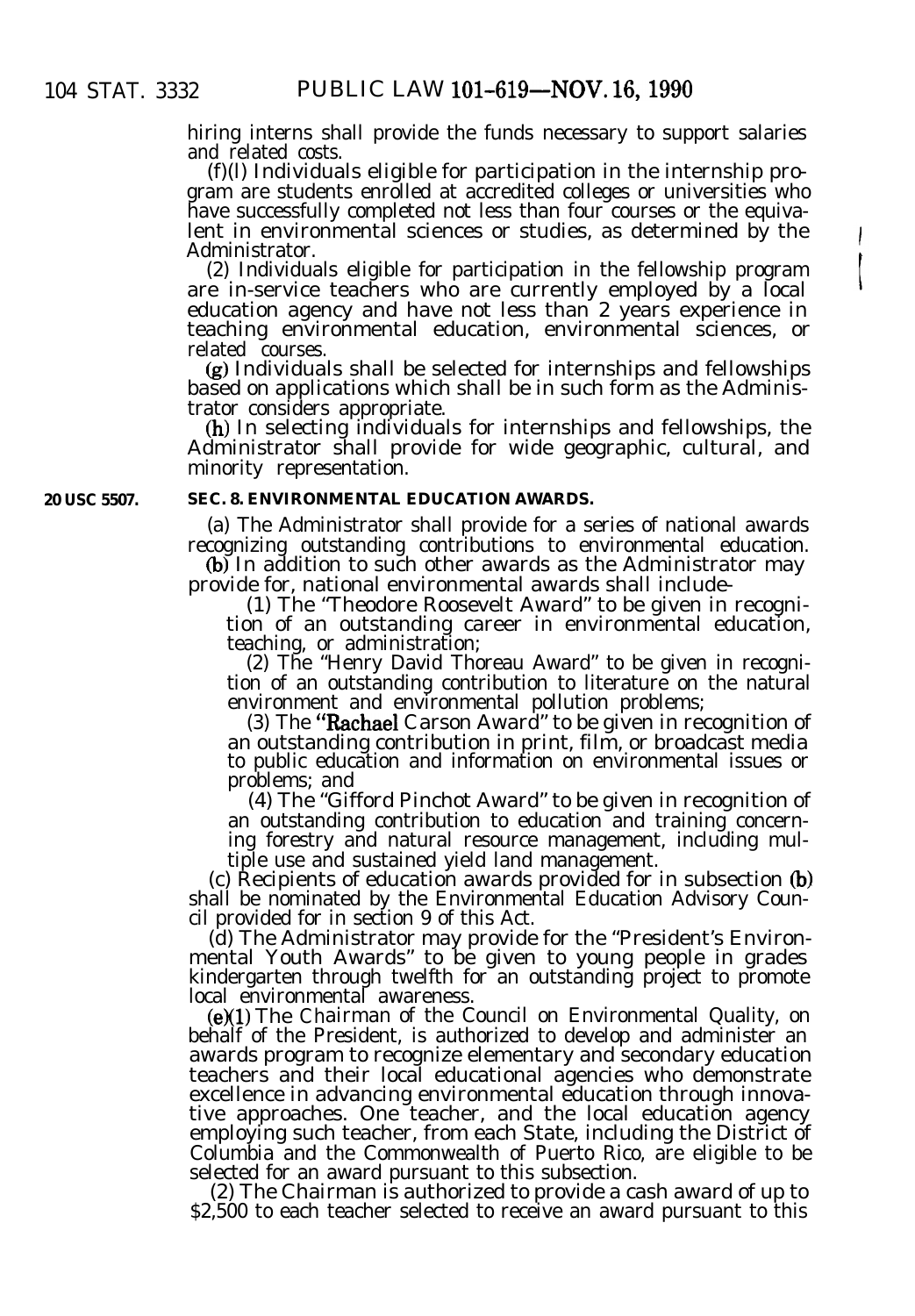section, which shall be used to further the recipient's professional<br>development in environmental education.

(3) The Chairman is also authorized to provide a cash award of up to \$2,500 to the local education agency employing any teacher selected to receive an award pursuant to this section, which shall be used to fund environmental educational activities and programs. Such awards may not be used for construction costs, general expenses, salaries, bonuses, or other administrative expenses.

#### **SEC. 9. ENVIRONMENTAL EDUCATION ADVISORY COUNCIL AND TASK FORCE.**

(a) There is hereby established a National Environmental Education Advisory Council and a Federal Task Force on Environmental Education.

(b)(l) The Advisory Council shall advise, consult with, and make recommendations to, the Administrator on matters relating to activities, functions, and policies of the Agency under this Act. With respect to such matters, the Council shall be the exclusive advisory entity for the Administrator. The Council may exchange information with other Advisory Councils established by the Administrator. The **Office** of Environmental Education shall provide staff support to the Council.

(2) The Advisory Council shall consist of 11 members appointed by the Administrator after consultation with the Secretary. Two members shall be appointed to represent primary and secondary education (one of whom shall be a classroom teacher); two members shall be appointed to represent colleges and universities; two members shall be appointed to represent not-for-profit organizations involved in environmental education; two members shall be **ap**pointed to represent State departments of education and natural resources; two representatives shall be appointed to represent business and industry; and one representative shall be appointed to ness and **industry**; and one representative shall be appointed to<br>represent senior **Americans**. A representative of the Secretary shall serve as an ex officio member of the Advisory Council. The conflict of interest provision at section 208(a) of title 18, United States Code, shall not apply to members' participation in particular matters which affect the financial interests of employers which they represent pursuant to this subsection.

(3) The Administrator shall provide that members of the Council represent the various geographic regions of the country, has minority representation, and that the professional backgrounds of the members include scientific, policy, and other appropriate disciplines.

(4) Each member of the Advisory Council shall hold office for a term of 3 years, except that-

(A) any member appointed to fill a vacancy occurring prior to the expiration of the term for which his predecessor was ap pointed shall be appointed for the remainder of such term; and

(B) the terms of the members first taking office shall expire as follows: four shall expire 3 years after the date of enactment of this Act, four shall expire 2 years after such date, and three shall expire 1 year after such date, as designated by the Administrator at the time of appointment.

(5) Members of the Advisory Council appointed under this section shall, while attending meetings of the Council or otherwise engaged in business of the Council, receive compensation and allowances at a rate to be fixed by the Administrator, but not exceeding the daily equivalent of the annual rate of basic pay in effect for grade GS-18

**Establishment. 20 USC 5508.**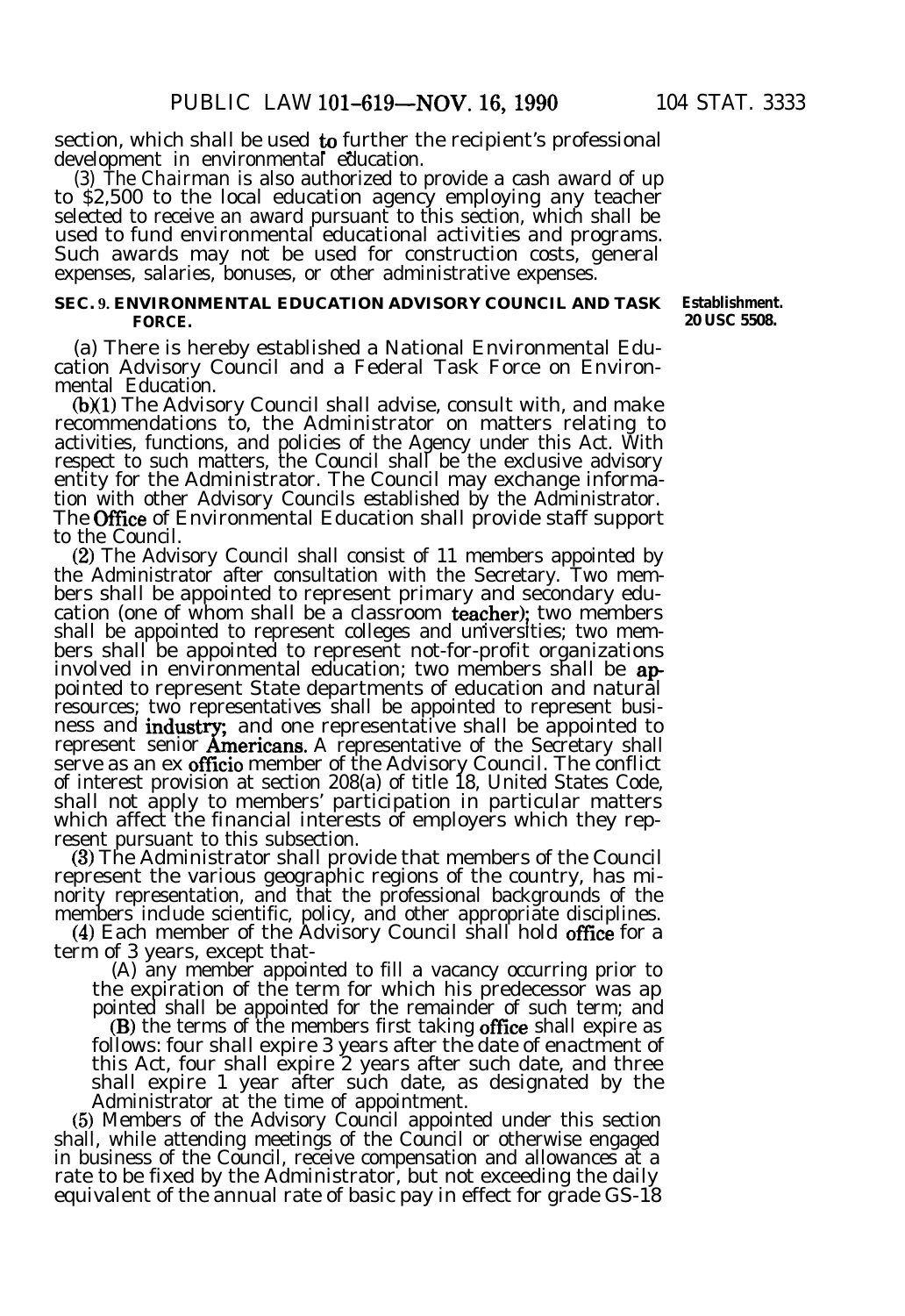of the General Schedule for each day (including travel time) during which they are engaged in the actual performance of duties vested in the Council. While away from their homes or regular places of business in the performance of services for the Council, members of the Council shall be allowed travel expenses, including per diem in lieu of subsistence, in the same manner as persons employed intermittently in the Government service are allowed expenses under section 5703(b) of title 5 of the United States Code.

(6) Section 14(a) of the Federal Advisory Committee Act relating to termination, shall not apply to the Advisory Council.

(c)(l) The Federa1 Task Force on Environmental Education shall advise, consult with and make recommendations to the Administrator on matters relating to implementation of this Act and assure the coordination of such implementation activities with related activities of other Federal agencies.

(2) Membership of the Task Force shall include the-

(A) Department of Education,

(B) Department of the Interior,

(C) Department of Agriculture,

(D) the Environmental Protection Agency,

(E) National Oceanic and Atmospheric Administration,

(F) Council on Environmental Quality,

(G) Tennessee Valley Authority, and

(H) National Science Foundation.

(3) The Environmental Protection Agency shall chair the Task Force.

(4) The Administrator may ask other Federal agencies to participate in the meetings and activities of the Task Force where the Administrator finds it appropriate in carrying out the requirements of this Act.

(d)(l) The Advisory Council shall, after providing for public review and comment, submit to the Congress, within  $2\overline{4}$  months of enactment of this Act and biennially thereafter, a report which shall-

(A) describe and assess the extent and quality of environmental education in the Nation;

(B) provide a general description of the activities conducted pursuant to this Act and related authorities over the previous 2-year period;

(C) summarize major obstacles to improving environmental education (including environmental education programs relating to national parks and wildlife refuges> and make recommendations for addressing such obstacles;

(D) identify personnel skills, education, and training needed to respond to current and anticipated environmental problems and make recommendations for actions to assure sufficient educational and training opportunities in these professions; and

(E) describe and assess the extent and quality of environmental education programs available to senior Americans and make recommendations thereon; describe the various Federal agency programs to further senior environmental education; and evaluate and make recommendations as to how such educational apparatuses could best be coordinated with nonprofit senior organizations across the Nation, and environmental education institutions and organizations now in existence.

(2) The Federal Task Force on Environmental Education shall review and comment on a draft of the report to Congress.

Public information. Reports.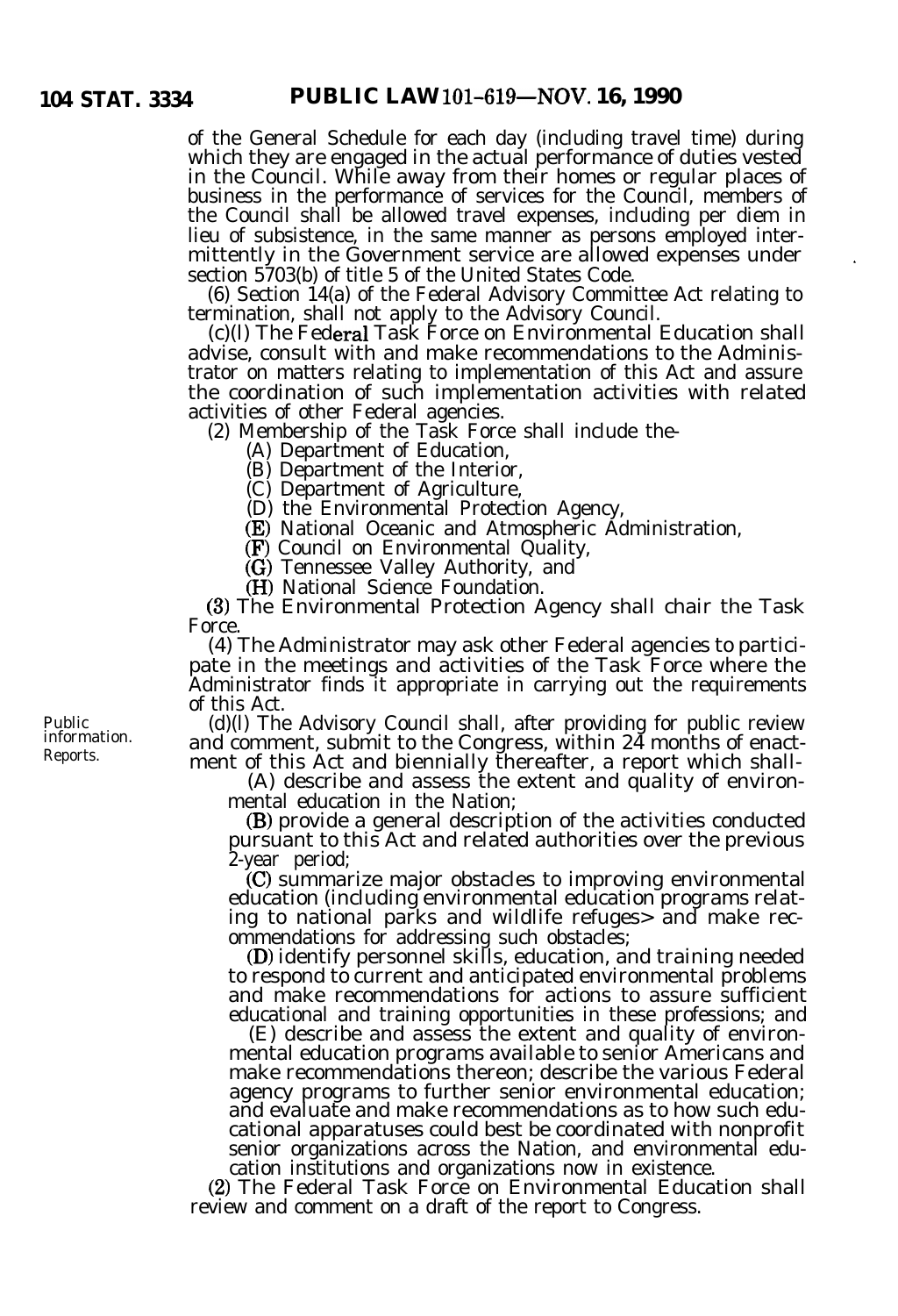#### **SEC.** 10. **THE NATIONAL ENVIRONMENTAL EDUCATION AND TRAINING 20** USC 5509. **FOUNDATION.**

(a) ESTABLISHMENT AND PURPOSES.-

(1) ESTABLISHMENT.-(A) There is hereby established the Na- Intergovernmental tional Environmental Education and Training Foundation. The relations, Foundation is established in order to extend the contribution of environmental education and training to meeting critical environmental protection needs, both in this country and internationally; to facilitate the cooperation, coordination, and contribution of public and private resources to create an environmentally advanced educational system; and to foster an open and effective partnership among Federal, State, and local government, business, industry, academic institutions, community based environmental groups, and international organizations.

(B) The Founda tion is a charitable and nonprofit corporation Nonprofit whose income is exempt from tax, and donations to which are grainizations tax deductible to the same extent as those organizations listed laxes. pursuant to section 501(c) of the Internal Revenue Code of 1986. The Foundation is not an agency or establishment of the United States.

(2) PURPOSES.-The purposes of the Foundation are-

(A) subject to the limitation contained in the final sentence of subsection (d) herein, to encourage, accept, leverage, and administer private gifts for the benefit of, or in connection with, the environmental education and training activities and services of the United States Environmental Protection Agency;

(B) to conduct such other environmental education activities as will further the development of an environmentally conscious and responsible public, a well-trained and environmentally literate workforce, and an environmentally advanced educational system;

(C) to participate with foreign entities and individuals in the conduct and coordination of activities that will further opportunities for environmental education and training to address environmental issues and problems involving the United States and Canada or Mexico.

(3) PROGRAMS.-The Foundation will develop, support, and/or operate programs and projects to educate and train educational and environmental professionals, and to assist them in the development and delivery of environmental education and training programs and studies.

(b) BOARD OF **DIRECTORS.** 

**(1)** ESTABLISHMENT AND **MEMBERSHIP.** - (A) The Foundation shall have a governing Board of Directors (hereafter referred to in this section as "the Board"), which shall consist of 13 directors, each of whom shall be knowledgeable or experienced in the environment, education and/or training. The Board shall oversee the activities of the Foundation and shall assure that the activities of the Foundation are consistent with the environmental and education goals and policies of the Environmental Protection Agency and with the intents and purposes of this Act. The membership of the Board, to the extent practicable, shall represent diverse points of view relating to environmental education and training.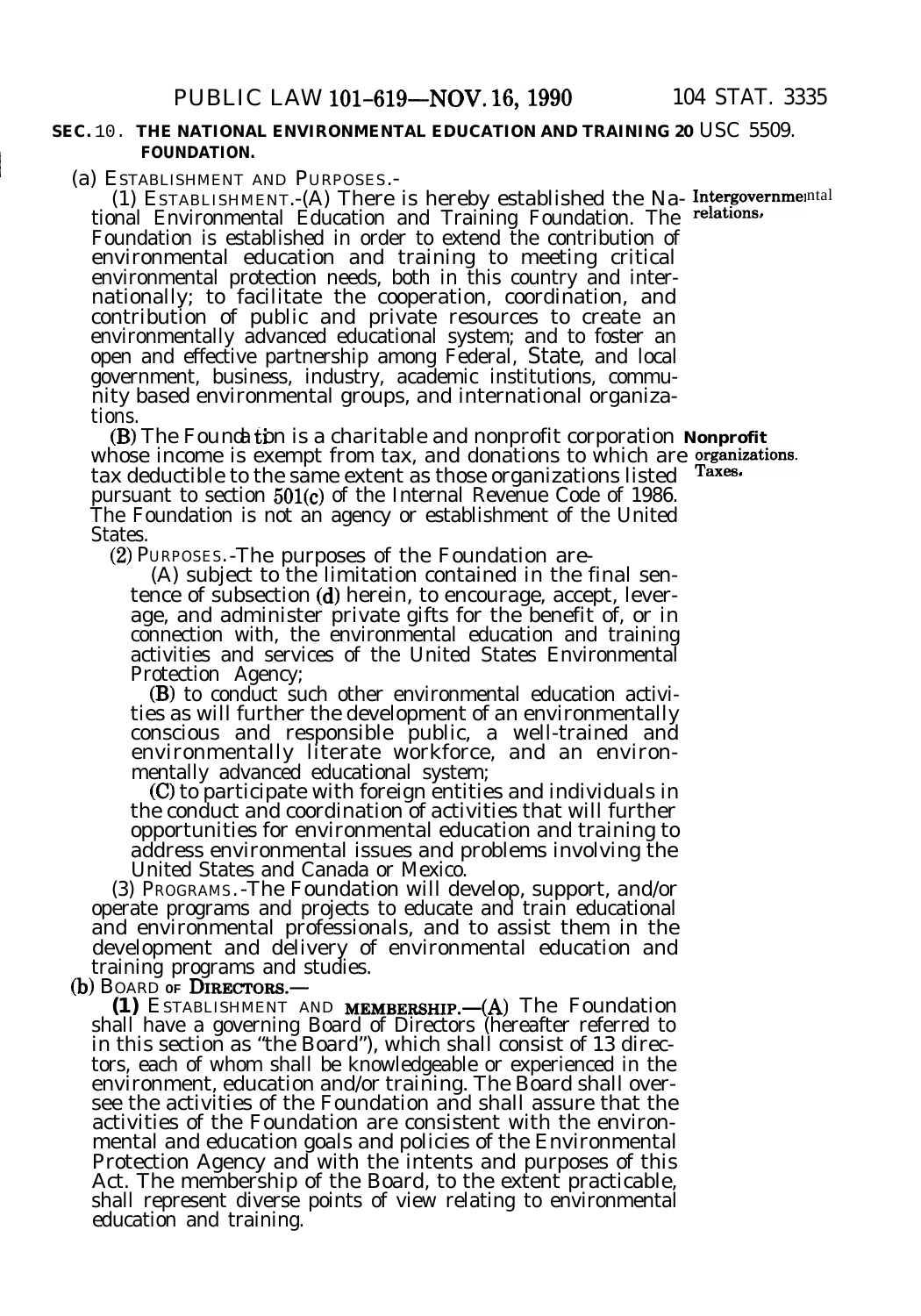(B) The Administrator of the Environmental Protection Agency shall, pursuant to paragraph (2), appoint the Director of the Office of Environmental Education established pursuant to section 3 of this Act as an ex-officio member of the Board. Ex officio membership shall also be offered to other Federal agencies or departments with an interest and/or experience in environmental education and training.

(C) Appointment to the Board shall not constitute employment by, or the holding of an office of, the United States for the purposes of any Federal law.

(2) APPOINTMENT AND TERMS.-(A) Members of the Board shall be appointed by the Administrator of the Environmental Protection Agency.

(B) Within 90 days of the date of the enactment of this Act, and as appropriate thereafter, the Administrator shall publish in the Federal Register an announcement of appointments of Directors of the Board. At the same time, the Administrator shall transmit a copy of such announcement to the Education and Labor Committee and the Committee on Energy and Commerce of the House of Representatives and the Committee on Environment and Public Works of the United States Senate. Such appointments shall become final and effective 90 days after publication in the Federal Register.

(C) The directors shall be appointed for terms of 4 years, except that the Administrator, in making the initial appointments to the Board, shall appoint 5 directors to a term of 2 years, 4 directors to a term of 3 years, and 4 directors to a term of 4 years. The Administrator shall appoint an individual to serve as a director in the event of a vacancy on the Board within 60 days of said vacancy in the manner in which the original appointment was made. No individual may serve more than 2 consecutive terms as a director.

(3) CHAIR.—The Chair shall be elected by the Board from its members for a 2-year term.

(4) QUORUM.-A majority of the current membership of the Board shall constitute a quorum for the transaction of business.

(5) MEETINGS.-The Board shall meet at the call of the Chair at least twice a year. If a Director misses three consecutive regularly scheduled meetings, that individual may be removed from the Board and that vacancy filled in accordance with this subsection.

 $(6)$  REIMBURSEMENT OF EXPENSES.—Members of the Board shall serve without pay, but may be reimbursed for the actual and necessary traveling and subsistence expenses incurred by them in the performance of the duties of the Foundation.

 $(7)$  GENERAL **POWERS.**—(A) The Board may complete the organization of the Foundation by-

(i) appointing officers and employees;

(ii) adopting a constitution and bylaws consistent with the purposes of the Foundation and the provisions of this section; and

(iii) undertaking such other acts as may be necessary to carry out the provisions of this section.

(B) The following limitations apply with respect to the appointment of officers and employees of the Foundation:

(i) Officers and employees may not be appointed until the Foundation has sufficient funds to pay for their service.

**Federal Register? mblicatlon.**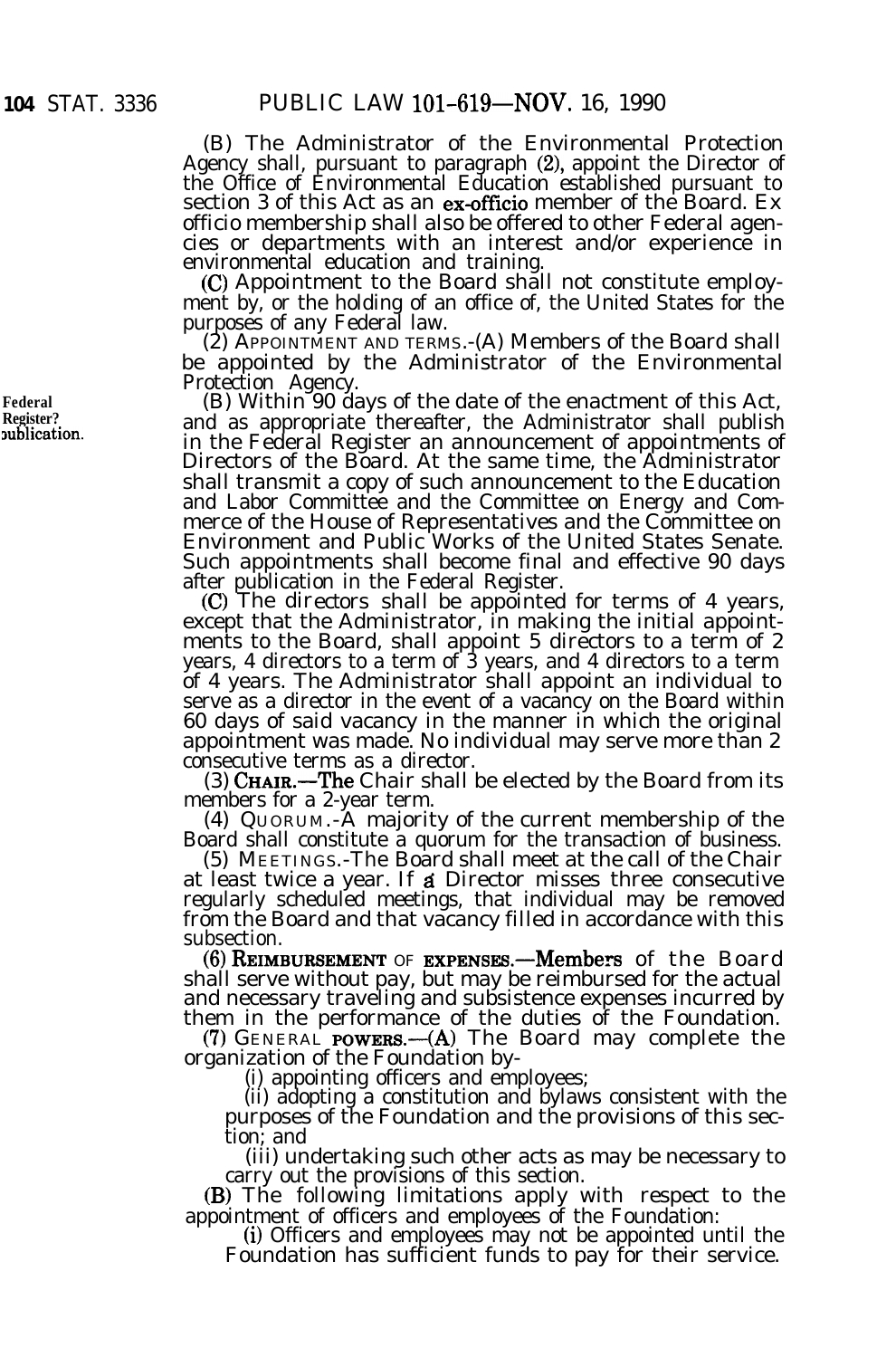Officers and employees of the Foundation shall be appointed without regard to the provisions of title 5, of the United States Code, governing appointments in the competitive service, and may be paid without regard to the provisions of chapter 51 or subchapter III of chapter 53 of such title relating to classification and General Schedule pay rates, except that no individual so appointed may receive pay in excess of the annual rate of basic pay in effect for grade GS-18 of the General Schedule.

(ii) The first officer or employee appointed by the Board shall be the Executive Director of the Foundation who-

(1) shall serve, at the direction of the Board, as the Secretary of the Board and the Foundation's chief executive officer; and

(II) shall be experienced in matters relating to environmental education and training.

(c) RIGHTS AND OBLIGATIONS OF THE FOUNDATION.-

(1) IN GENERAL.-The Foundation-

(A) shall have perpetual succession;

(B) may conduct business throughout the several States,

territories, and possessions of the United States and abroad; (C) shall have its principal offices in the District of

Columbia or in the greater metropolitan area; and

(D) shall at all times maintain a designated agent authorized to accept service of process for the Foundation.

The service of notice to, or service of notice upon, the agent required under paragraph (4), or mailed to the business address of such agent, shall be deemed as service upon or notice to the Foundation.

(2) SEAL.-The Foundation shall have an official seal selected by the Board which shall be judicially noticed.

(3) Powers.—To carry out its purposes under section  $10(a)$  of this Act, the Foundation shall have, in addition to the powers otherwise given it under this section, the usual powers of a corporation acting as a trustee, including the power-

(A) to accept, receive, solicit, hold, administer, and use any gift, devise, or bequest, either absolutely or in trust, of real or personal property or any income therefrom or other interest therein;

(B) to acquire by purchase or exchange any real or personal property or interest therein;

(0 unless otherwise required by the instrument of transfer, to sell, donate, lease, invest, reinvest, retain, or otherwise dispose of any property or income therefrom;

(D) to sue, or to be sued, and complain or defend itself in any court of competent jurisdiction, except that the Directors of the Board shall not be personally liable, except for gross negligence;

(E) to enter into contracts or other arrangements with public agencies and private organizations and persons and to make such payments as may be necessary to carry out its functions; and

(F) to do any and all acts necessary and proper to carry out the purposes of the Foundation.

(d) CONDITIONS ON DONATIONS.-

(1) For the purposes of this section, a gift, devise, or bequest may be accepted by the Foundation even though it is encum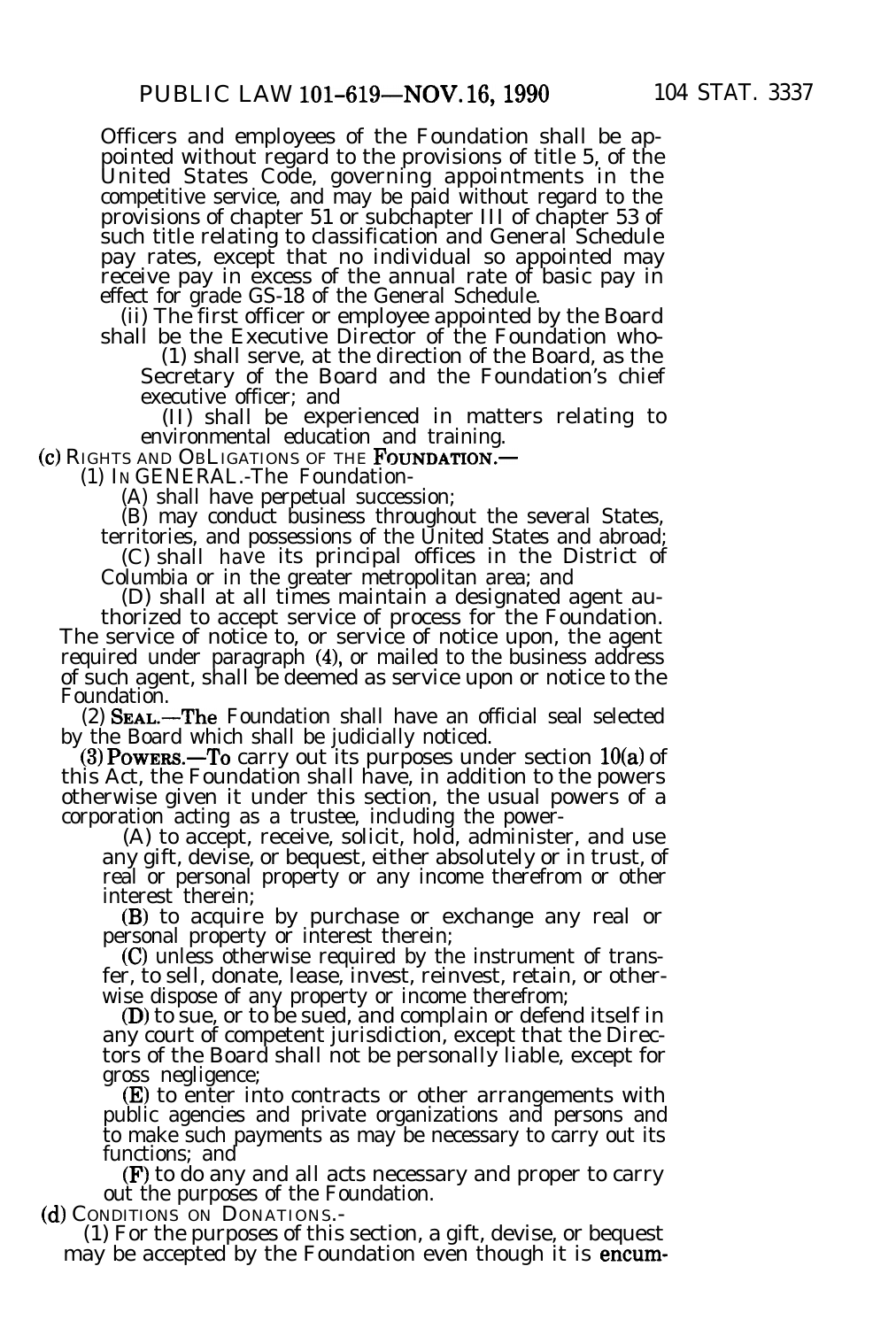bered, restricted, or subject to beneficial interests of private persons if any current future interest therein is for the benefit of the Foundation.

(2) No donation, gift, devise, bequest, property (either real or personal), voluntary services, or any other thing of value may be accepted by the Foundation if it-

(A) is contingent upon the transmission by the Foundation of materials or information prepared by the donor or a third party in such a fashion as to convey a particular point of view favorable to the economic interests of the donor or its constituents or associates; or

(B) in the judgment of the Board carries with it an explicit or implied requirement on the part of the Foundation to do a specific act or make general representations which are to the benefit of the donor and which are not consistent with the environmental and education goals and policies of the Environmental Protection Agency and with the intents and purposes of this Act.

(3) No materials bearing "logos", letterhead or other means of identification associated with a donor or third party may be transmitted by the Foundation, for use in environmental education and training except as required pursuant to subsection (f).

(e) **ADMINISTRATIVE ' SERVICES AND** SUPPORT.-Subject to the requirements of this subsection, the Administrator may provide personnel, facilities, and other administrative services to the Foundation, including reimbursement of expenses under subsection  $(b)(6)$  of this section, not to exceed then current Federal Government per diem rates, for a period of up to 4 years from the date of enactment of this Act, and may accept reimbursement therefor, to be deposited in the Treasury to the credit of the appropriations then current and chargeable for the costs of providing such services. With respect to personnel, the Administrator may provide no more than 1 full-time employee to serve the Foundation in a policy capacity, and may provide clerical and other support staff at a level equivalent to 2 full-time equivalent employees to the Foundation, for a period not to exceed 2 years from the date of initial assignment of any personnel for this purpose.

 $(f)$  REPORT.—The Foundation shall, as soon as practicable after the end of each fiscal year, transmit to Congress a report of its proceedings and activities during the year, including a full and complete statement of its receipts, expenditures, and investments.

(g) VOLUNTEER STATUS.-The Administrator may accept, without regard to the civil service classification laws, rules, or regulations, the services of the Foundation, the Board, and the officers and employees of the Board, without compensation from the Environmental Protection Agency, as volunteers in the performance of the functions authorized herein, in the manner provided for under this section.

(h) AUDITS AND **PETITION OF THE ATTORNEY GENERAL FOH EQUI-TABLE RELIEF.-For** purposes of the Act entitled "An Act for audit of accounts of private corporations established under Federal law", approved August 30, 1964 (Public Law 88-504; 36 U.S.C. 1101-1103), the Foundation shall be treated as a private corporation established under Federal law.

 $(i)$  UNITED STATES RELEASE FROM LIABILITY.-The United States **shall not be liable for any debts, defaults, acts, or omissions of the**